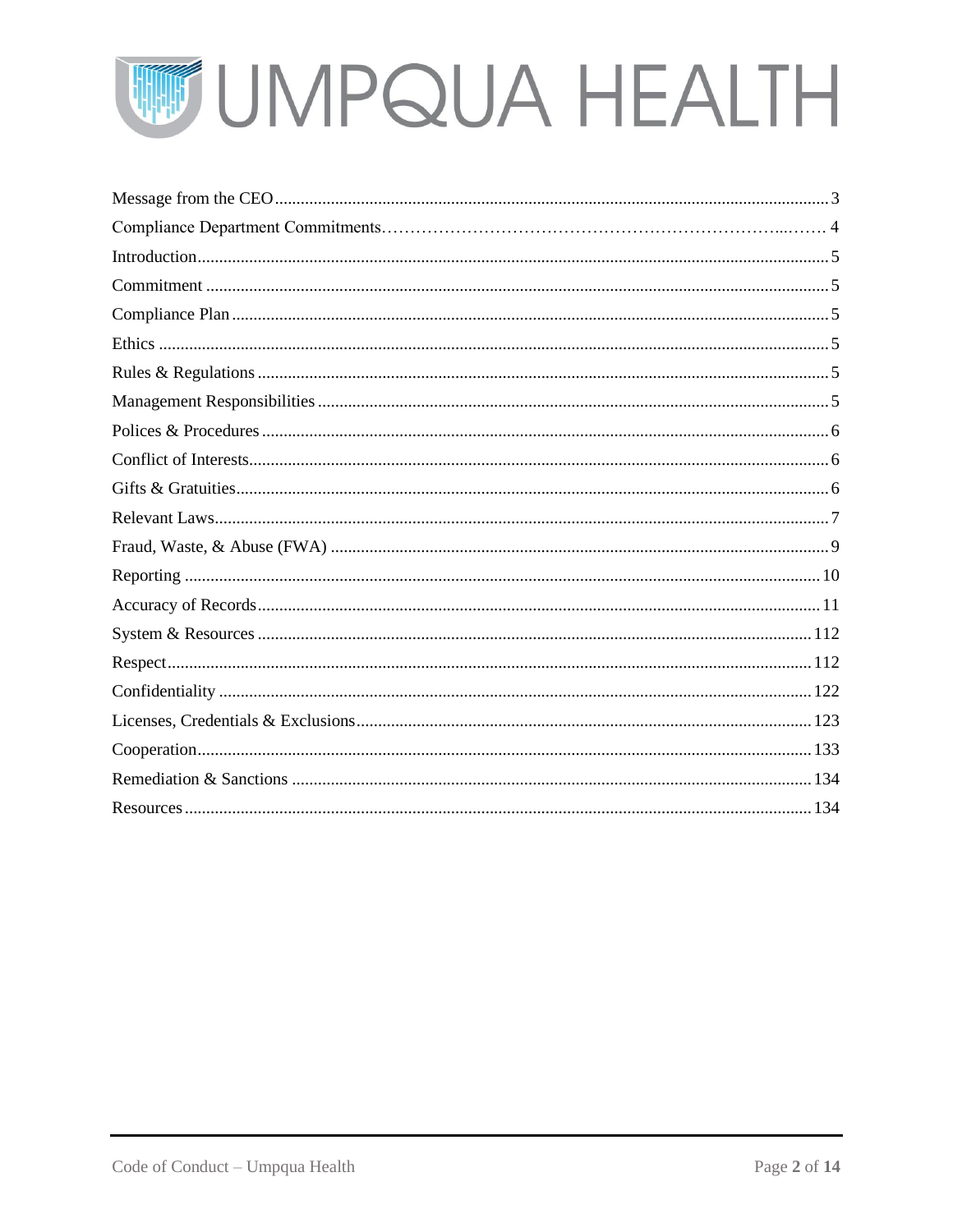## <span id="page-2-0"></span>**Message from the CEO**

Dear Employees and Partners,

Umpqua Health is dedicated to conducting its business with the highest standards of ethics. Over the past few years, Umpqua Health has devoted a substantial amount of time and resources in its Compliance, Fraud, Waste, and Abuse (FWA) program. The cornerstone of this Program is the Code of Conduct. The document you are about to read will outline the compliance framework and ethical behaviors Umpqua Health promotes and expects. In today's healthcare environment, operating an effective Compliance Program is not a luxury, rather a prerequisite. For this reason, I sincerely ask you spend the time to learn the ethical conduct we expect of our employees and partners.

This Code of Conduct will be a resource for you; it will identify and set the standards of the ethical and legal arena in which we operate. At times, these requirements may appear counter intuitive; and for that reason, the Code of Conduct will be a consistent guide for you during your relationship with Umpqua Health.

If at any time during our relationship you have questions or concerns, please do not hesitate to consult our Compliance Department. You can also contact our Compliance & FWA Hotline, provided by a third-party vendor, at (844) 348-4702, or [www.umpquahealth.ethicspoint.com.](http://www.umpquahealth.ethicspoint.com/) This hotline will give you the option to report anonymously, if you choose to. There may be times when individuals may not wish to report issues out of a fear of possible retaliation. Rest assured it is our commitment that there will be no retaliation against anyone who reports a violation or a concern.

Umpqua Health truly values and appreciates its employees and partners for embracing the organizational commitment of compliance and ethics. The success of the program will not be derived from one individual, but rather the commitment and collaboration from all of Umpqua

Health's employees and partners. Sometimes doing the right thing is not easy; however, it is our integrity that gives us the strength to get it right.

Sincerely,

Brent Eichman, MBA, CHFP Chief Executive Officer

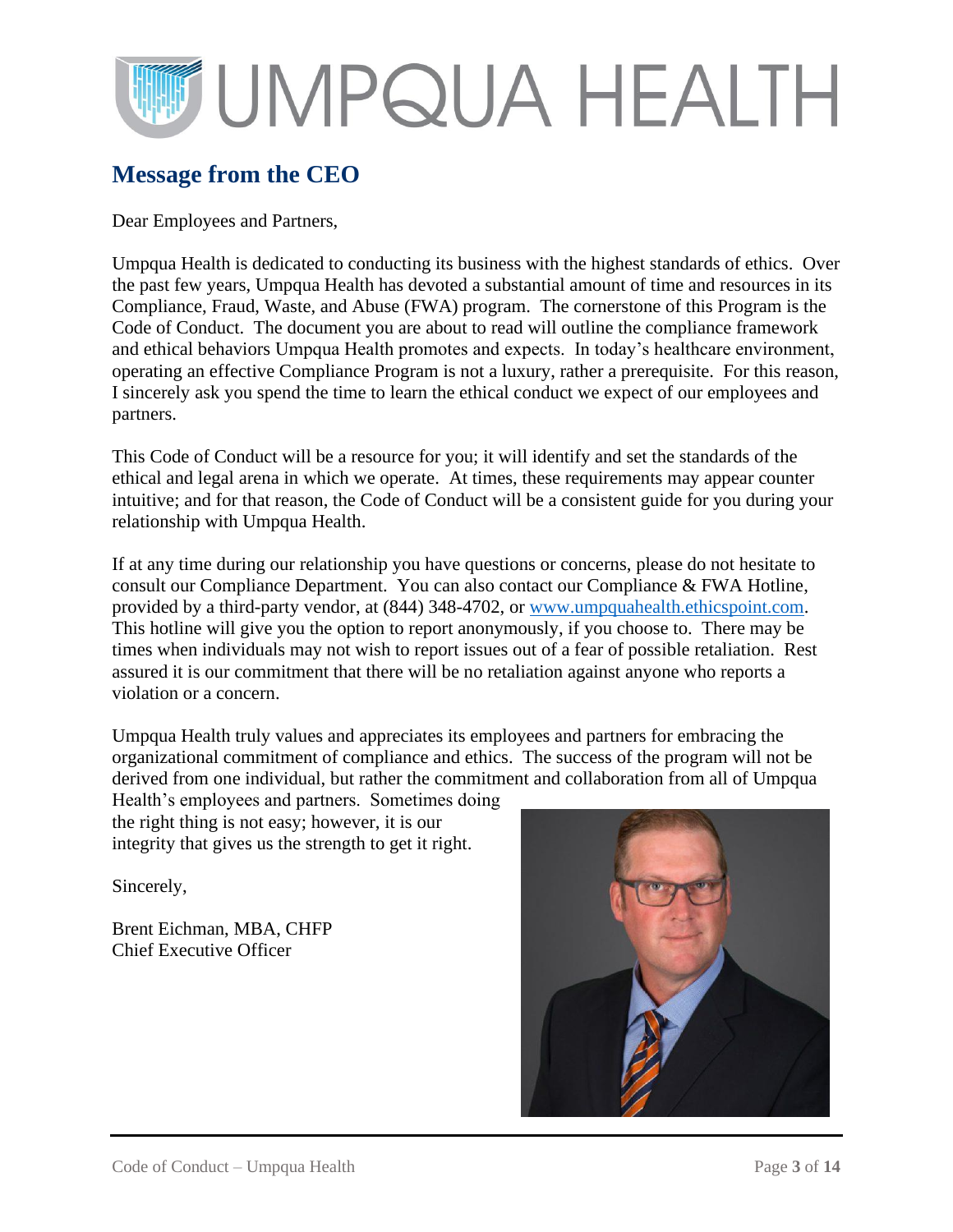### <span id="page-3-0"></span>**Compliance Department Commitments**

*The Compliance Team will strive to operate and conduct itself with the following principles in mind:*

- We are a resource for the individuals and organization we serve.
- We honor and understand mistakes, and desire to create an environment where we all can learn from them.
- We are mindful of organizational resources, including staff time.
- We engage to educate and support.
- We strive for honesty, transparency, and fairness.
- We welcome feedback and believe it is a necessity for continuous growth.
- We recognize that flexibility is imperative and we are not rigid in process and thinking.
- We will provide information in a clear and concise manner.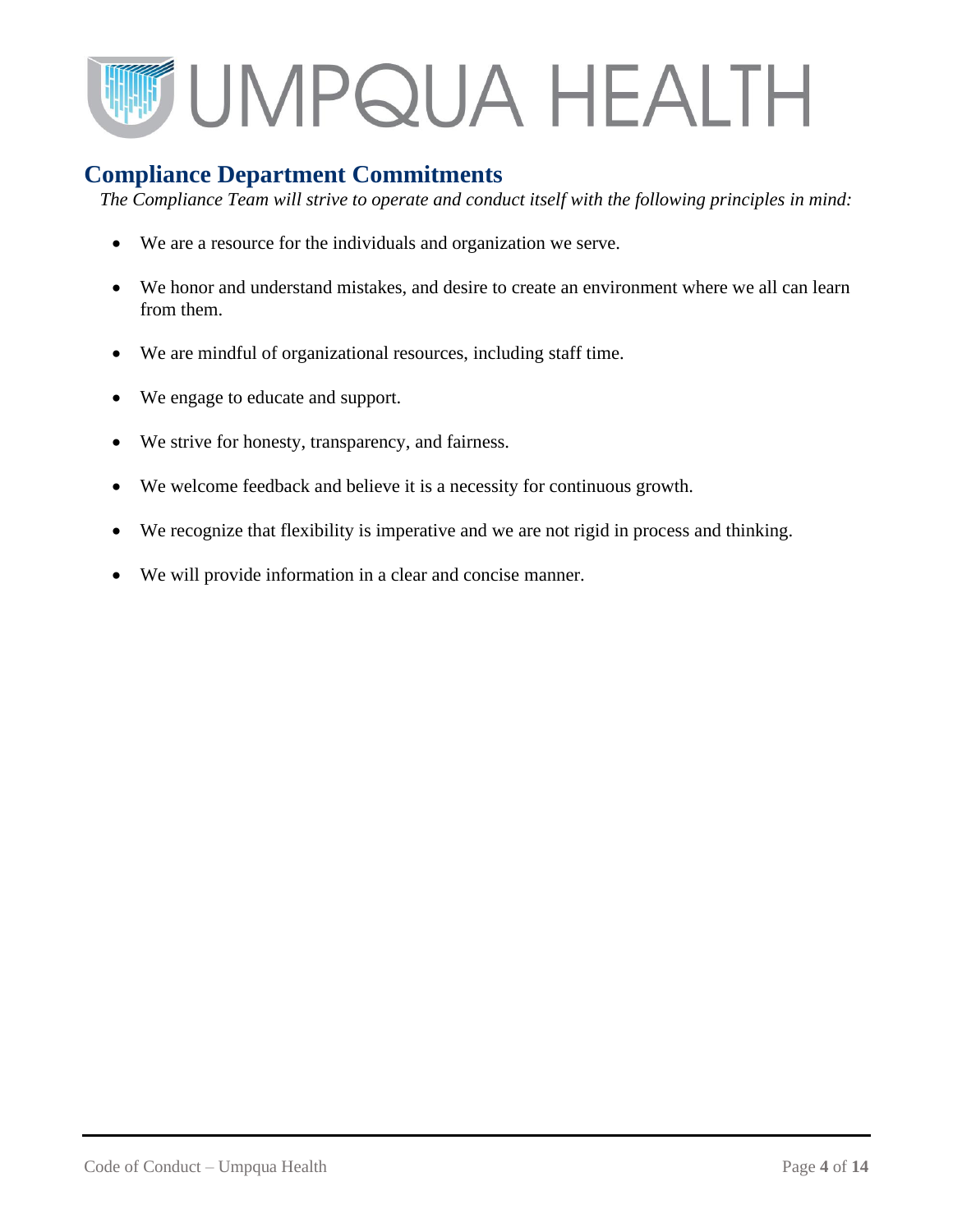### **Introduction**

Umpqua Health has created this Code of Conduct as a resource for its employees and partners. It will identify the ethical and compliant conduct Umpqua Health anticipates from everyone. Healthcare is a complex industry and while this document is not a comprehensive list of what is required from employees and partners, it provides a brief discussion of some of the expectations. We ask you review this Code of Conduct carefully (CO4 – Code of Conduct and Ethics).

Throughout this document the term "Employee," shall mean employees, board members, contractors, volunteers, interns, residents, and the like. Additionally, the term "Partner," will be used to describe participating providers, subcontractors, delegates, vendors, first tier entities, downstream entities, and related entities.

## <span id="page-4-0"></span>**Commitment**

It is our commitment to our employees and partners that we will operate in a compliant and ethical manner, with high levels of integrity. We commit to working with our employees and partners through the regulatory challenges each of us face on a daily basis. Our commitment assures Umpqua Health can maintain good standing with its members, patients, and key stakeholders. We ask all of our employees and partners demonstrate this same commitment.

## <span id="page-4-1"></span>**Compliance Plan**

This Code of Conduct is a component of Umpqua Health's Compliance Program and Fraud, Waste, and Abuse Prevention Handbook (aka Compliance Plan). The Compliance Plan outlines how Umpqua Health structures the Compliance Program. Employees and partners

are provided with a copy of the Compliance Plan and are asked to review it carefully. It is Umpqua Health's expectation for all employees and partners that everyone will participate and cooperate with its Compliance Plan (CO11 – Review of Compliance Plan).

## <span id="page-4-2"></span>**Ethics**

Many of the rules and regulations in healthcare are not always black and white. This is when ethics and integrity come into play. Employees and partners shall maintain and possess exceptional levels of ethical standards. Ethics should be a guiding principle for any behavior or decision conducted on behalf of Umpqua Health. In the absence of regulations, employees and partners' decision making should be centered around what is right, in particular to members, patients, and Umpqua Health.

## <span id="page-4-3"></span>**Rules & Regulations**

Healthcare is a heavily regulated industry, arguably the most regulated industry in the country. While we know our employees and partners may not know every rule or regulation, we ask you seek guidance in those unfamiliar areas. Umpqua Health is devoted to operating within the confines of the rules and regulations, and we expect our employees and partners to do the same.

## <span id="page-4-4"></span>**Management Responsibilities**

Integrity is the key backbone to any successful Compliance Program. Umpqua Health places high standards on its leaders to demonstrate this. Leading by example specifically concerning integrity is an essential requisite for our leaders. Umpqua Health's leaders should encourage their employees to operate in the same fashion.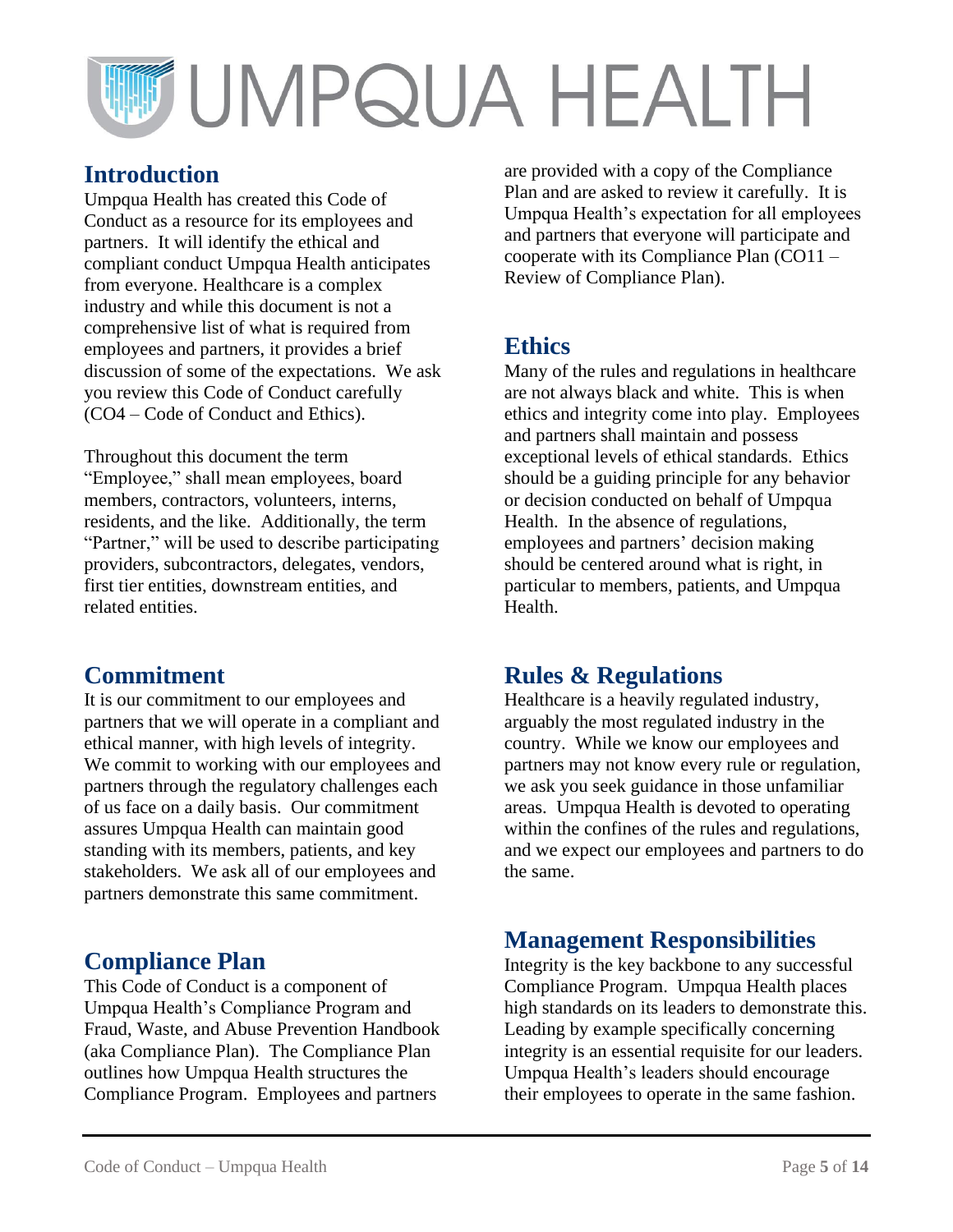Additionally, leaders should welcome staff that have concerns, and not see it as a means to challenge authority, but to promote growth.

Umpqua Health asks its leaders to be cognizant and informed of its Compliance Program. Leaders should promote the Program within their departments, and not hesitate to refer employees to the Compliance Department or Compliance & FWA Hotline. Furthermore, leaders should not engage in any conduct that may be perceived as retaliation. Umpqua Health places a lot of stake and responsibility with its leaders and values our leaders' commitment to integrity.

### <span id="page-5-0"></span>**Polices & Procedures**

While this Code of Conduct may provide a high-level overview of some of the expectations Umpqua Health has for its employees and partners, it is not a comprehensive list. Umpqua Health has numerous policies and procedures that layout the specific requirements for our employees and partners. We expect them to operate in accordance with these policies and procedures. Many of these documents are written to satisfy contractual, State and Federal regulations, therefore we insist they are followed. For our employees, policies and procedures can be found on the Employee Portal. For partners, many of Umpqua Health's pertinent policies and procedures are supplied during the contracting process. However, if you have misplaced any of them, please contact your key representative at Umpqua Health for assistance.

## <span id="page-5-1"></span>**Conflict of Interests**

Conflict of interests exist every day, and are not unique to Umpqua Health. However, it is imperative if a conflict of interest is present, it is carefully mitigated. Conflict of interest can interfere with one's ability to make the best decision on behalf of Umpqua Health. Therefore, all employees and partners are required to disclose any potential conflict of interests to the Compliance Department (CO2 – Conflict of Interest). The Compliance Department will work with the employee or partner to help determine a means to minimize the impact. The presence of a conflict is not necessarily wrong; it is when the conflict is either not disclosed, or not properly managed that creates the wrongdoing.

## <span id="page-5-2"></span>**Gifts & Gratuities**

While it may seem customary in the business world to provide gifts to individuals and partners, it can lead to the perception of favoritism and kickbacks. Therefore, Umpqua Health insists its employees comply with its CO20 - Receiving and Giving Gifts & Gratuities policy. Umpqua Health asks its employees to refrain from giving and accepting gifts. If you are unable to decline a gift, you are asked to report and deliver the item to the Compliance Department.

Umpqua Health asks its partners to honor our CO20 - Receiving and Giving Gifts & Gratuities policy, by not offering or providing gifts or gratuities to any of our employees or the organization. We understand there may be times where you would like to express your gratitude, and we just ask you do so in a manner other than a gift or gratuity.

Additionally, gifting items to members or patients can also create a scenario that may appear to induce services. Due to regulatory requirements surrounding gifts to members and patients, these programs need to be carefully validated. Therefore, in the event there is a desire to create some form of gift/incentive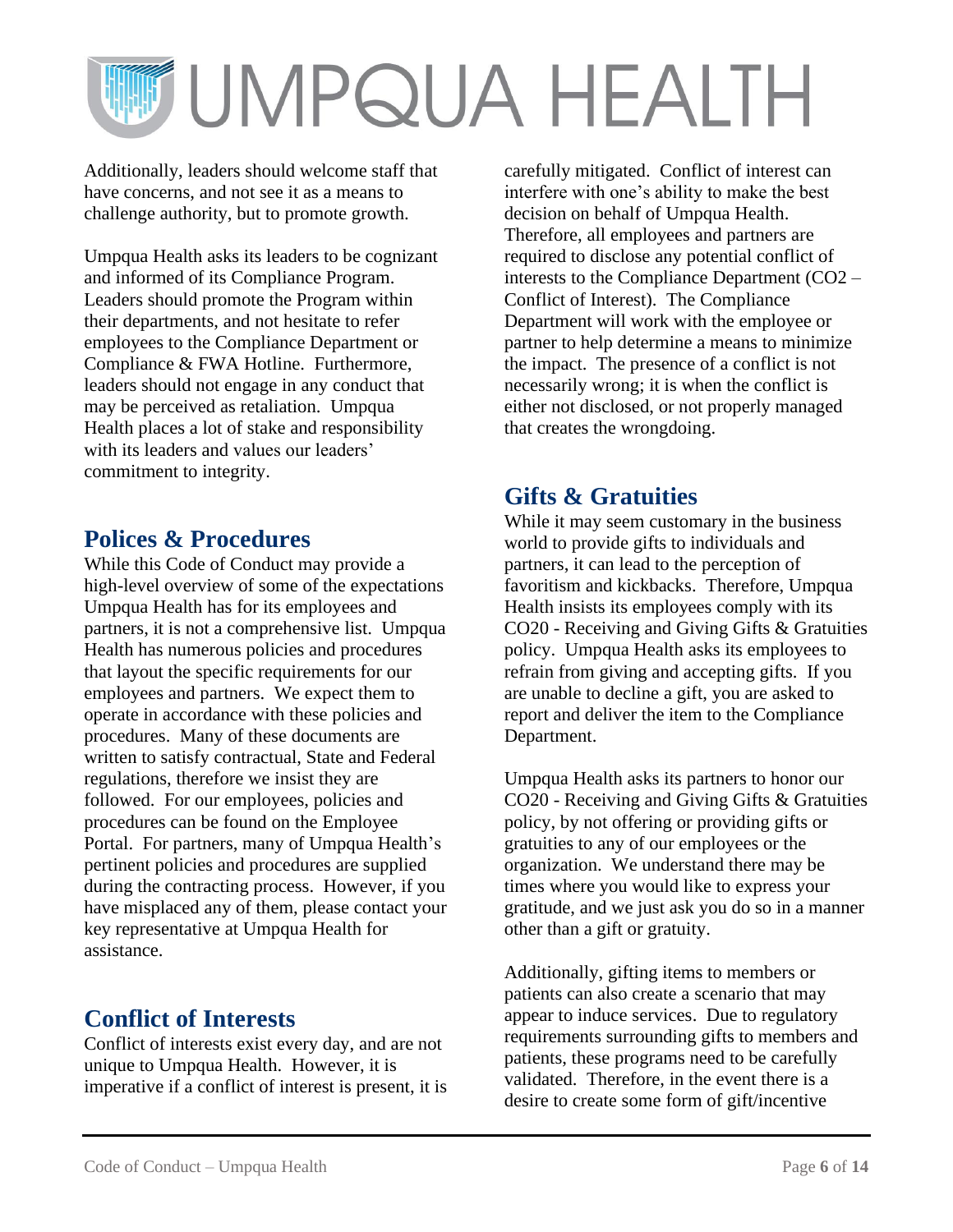program for members and patients, employees are required to seek approval from the Compliance Department prior to commencement.

#### Example

Question: One of the vendors I frequently work with gave me tickets to a sporting event. Can I keep them?

Answer: You should decline the tickets if you are able to. If not, the tickets will need to be reported to the Compliance Department who will determine the correct outcome.

## <span id="page-6-0"></span>**Relevant Laws**

As noted earlier, there are many rules and regulations, which govern how employees and partners operate. While not inclusive, the discussion below provides a brief dialogue of some of the key laws Umpqua Health, its employees, and partners must follow (CO6 – Compliance Training and CO1 – Fraud, Waste, & Abuse).

### **Health Insurance Portability and Accountability Act (HIPAA)**

One of the most well-known healthcare laws is HIPAA. Enacted in 1996, HIPAA granted certain provisions as to when protected health information (PHI) may be used and disclosed. HIPAA granted administration simplification, privacy rules, and security rules around PHI. Recently, the Health Information Technology for Economic and Clinical Health Act (HITECH Act) added additional safeguards and requirements to HIPAA.

All of Umpqua Health's employees are required to receive HIPAA training at hire, and on an annual basis. Additionally, partners who come in contact with Umpqua Health's members' or patients' PHI are required to provide their workforce training on HIPAA. Depending on the contractual relationship, some partners may also be considered business associates, in which they are required to sign and follow a business associate agreement executed between the partner and Umpqua Health.

#### **Federal False Claims Act (Federal FCA)**

The Federal FCA (31 U.S.C. §§ 3729-3733 & 18 U.S.C. § 287) prohibit an individual or entity from submitting or causing to submit a claim that is false for payment to Federal healthcare programs. The Act has broad implications in which violations of other Federal laws (e.g. Anti-Kickback Statue, Stark Law) can also trigger the Federal FCA. The Federal FCA is a strict liability law, meaning intent does not need to be proven in order for the Act to be violated. Penalties for Federal FCA violations see 31 U.S.C. §§ 3729-3733 & 18 U.S.C. § 287.

#### Example

Submitting a claim for a service that never occurred is a false claim. Another example would be overstating services provided (e.g. upcoding, DRG creep)

Additionally, the Federal FCA has the "Qui Tam," provision, commonly referred as the "Whistleblower," provision. This language allows an individual to sue another individual, on behalf of the government, for Federal FCA violations. The Qui Tam provision grants certain protections (e.g. Non-retaliation), and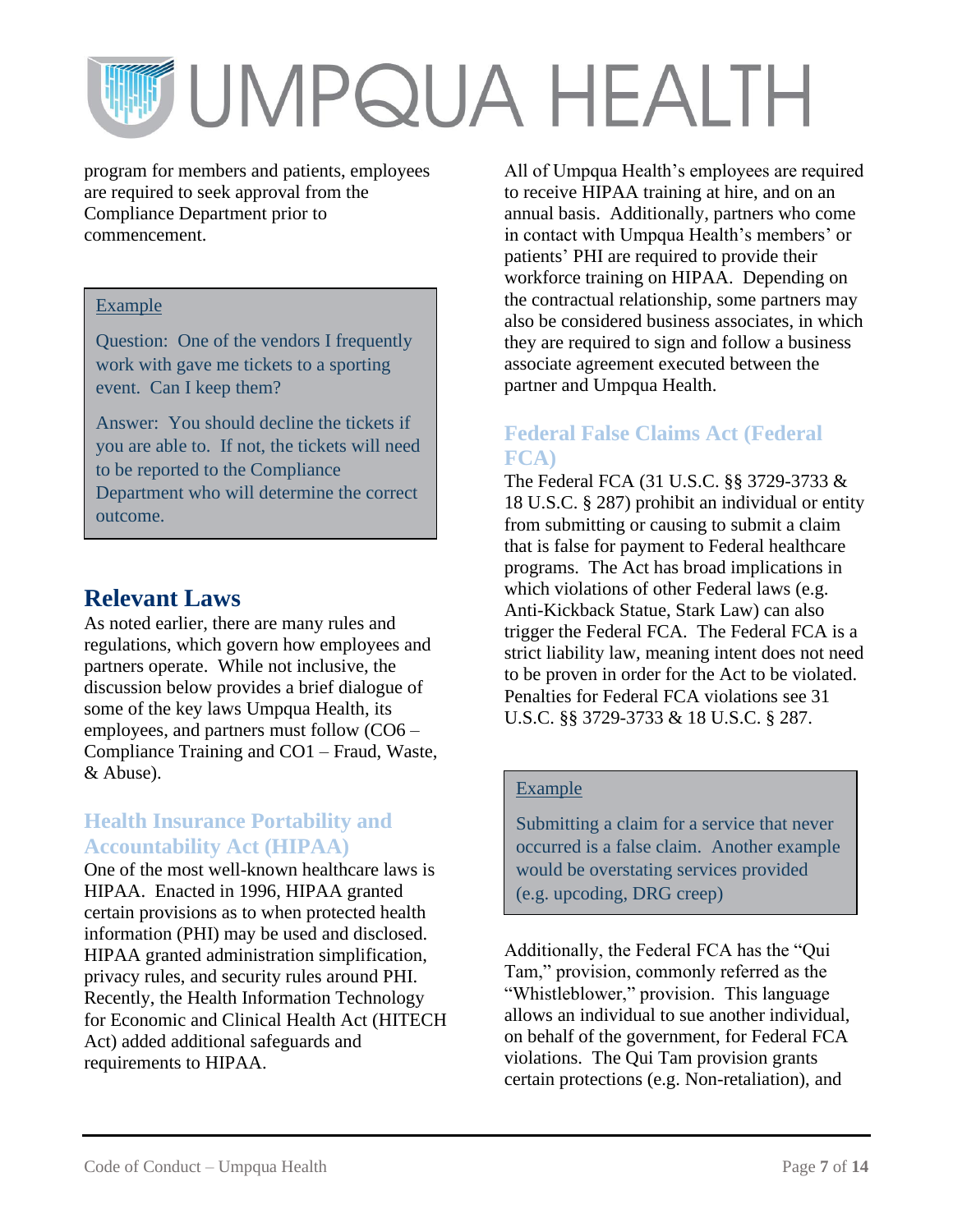incentives to the relater, including portions of any recovery that is received.

#### **Oregon False Claims Act (Oregon FCA)**

The State of Oregon also has a FCA, which is similar to the Federal FCA. The Oregon FCA (ORS 180.750 and 180.755) is implicated when an individual or entity submits a claim to the State of Oregon that is false. Unlike the Federal FCA, the Oregon FCA does not have a Qui Tam provision. Penalties for violating the Oregon FCA see ORS 180.760.

### **Physician Self-Referral ("Stark Law")**

Stark Law (42 U.S.C. § 1395nn) prohibits a physician from referring Medicare patients for certain designated health services to an entity in which the physician (or family member) has a financial relationship (CO5 – Stark and Anti-Kickback). There are numerous exceptions to the Stark Law where the conduct may be permitted, therefore the process and arrangement needs to be carefully reviewed prior to commencement. Penalties for Stark Law violations including failure to report information see 42 USC  $\S$  1395nn(g).

#### Example

A physician receiving incentive compensation based on the volume of referrals to a hospital.

A physician receiving a salary over fair market value that is not justified.

#### **Anti-Kickback Statute (AKS)**

AKS is a criminal law that prohibits an individual or entity from receiving or giving anything of value to induce or reward a referral for Federal health care programs (42 U.S.C. § 1320a-7b and CO5 – Stark and Anti-Kickback). There are numerous safe harbors with AKS; however, these need to be carefully navigated. Penalties for AKS violations see 42 USC § 1320a-7b(b).

#### Example

Paying someone \$100 for referring a patient to a clinic.

Receiving free rent for referring patients to a specialist, lab, imaging center, etc.

#### **Exclusion Statute**

One of the primary tools the government uses to enforce and prevent fraud is through the Exclusion Statute (42 U.S.C. § 1320a-7). The U.S. Health and Human Services' Office of Inspector General (HHS-OIG) has the ability to exclude individuals or entities from participation in Federal healthcare programs. HHS-OIG uses this authority for individuals or entities who are convicted of certain healthcare related offenses. If an individual or entity is excluded, they are ineligible to receive payments from Federal healthcare programs.

Umpqua Health is prohibited in employing or partnering with any individual or entity who is actively excluded from Federal healthcare participation (CO3 – Screening of Individuals and Entities). Prior to hire/contracting, and monthly thereafter, Umpqua Health screens all of its employees and partners against certain Federal healthcare exclusion databases. Partners are also required to screen their workforce against these same databases.

#### **Civil Monetary Penalties Law (CMPL)**

The CMPL (42 U.S.C. § 1320a-7a) is a tool the Federal government uses to sanction individuals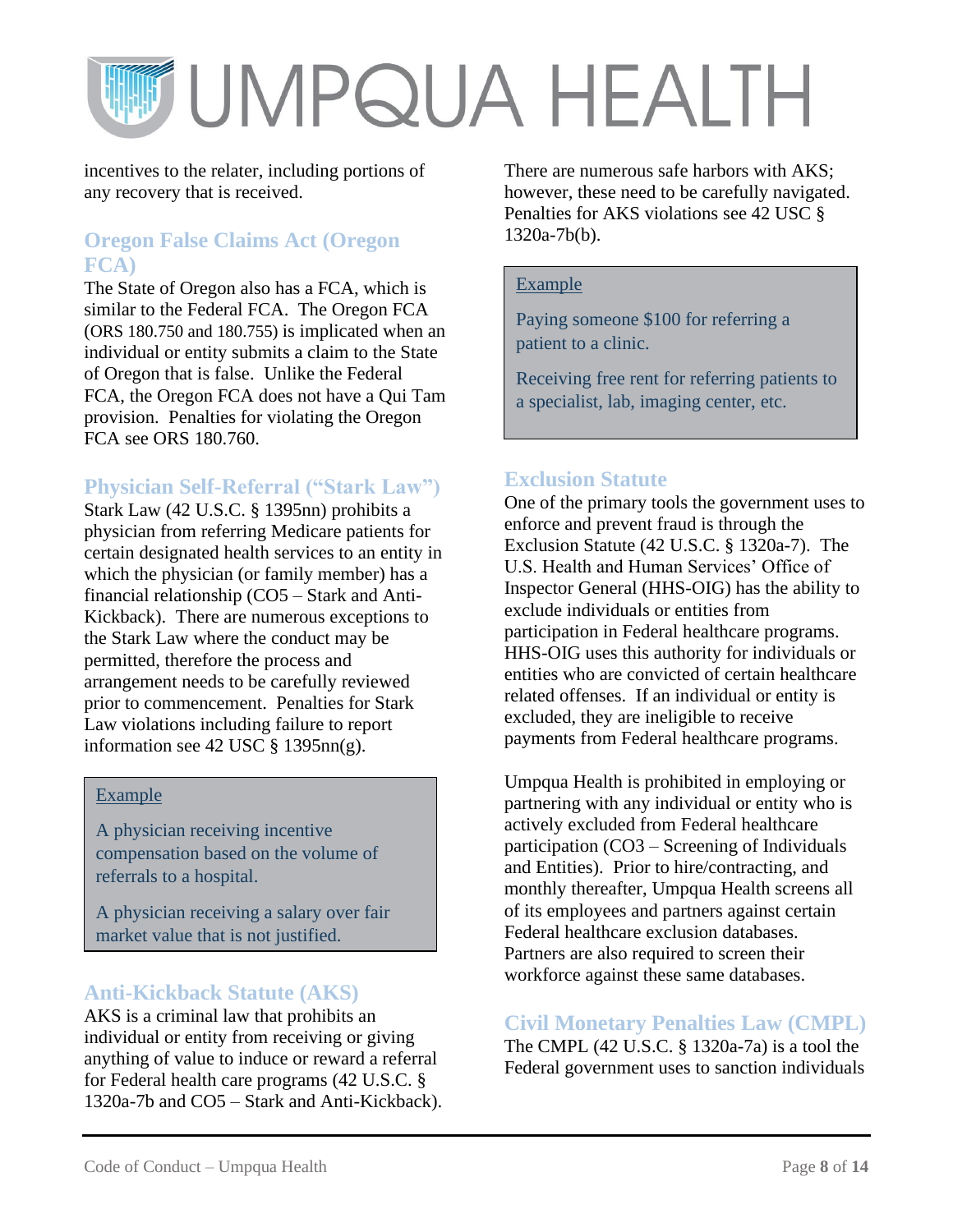or entities for certain conduct. Some activities that could potentially violate the CMPL include:

- Offering inducements for services to Medicare and Medicaid patients.
- Offering inducements to physicians to limit services.
- Contracting or employing an excluded individual.
- Failing to report an overpayment.

Penalties for CMPL violations include:

#### Civil

- Fines up to \$50,000.
- Denial of payment.
- Repayment of the amount paid.
- Exclusion authority.
- FCA violation.

### **Criminal Health Care Fraud Statue**

The Criminal Health Care Fraud Statues (18 U.S.C. Section 1347) makes it a criminal offense for knowingly and willfully engaging in a scheme to defraud healthcare programs. Penalties include:

#### Criminal

- Imprisoned:
	- o Delivery of payment for health care benefits, items, or services – 10 years.
	- o Violation results in serious bodily injury - 20 years.
	- o Violation results in death any term of years or for life.
- Up to \$250,000 fine.
- Or both.

## <span id="page-8-0"></span>**Fraud, Waste, & Abuse (FWA)**

Considering many of Umpqua Health's programs are supported by State and Federal dollars, it is imperative employees and partners

are aware of FWA (CO1 – Fraud, Waste, & Abuse). FWA scenarios can cause drastic financial challenges, not just to Umpqua Health, but also throughout the healthcare industry. In an effort to combat FWA, we ask our employees and partners do their part to reduce FWA, and to report any suspicious FWA activities to the Compliance Department or Compliance & FWA Hotline.

- Fraud: An intentional deception or misrepresentation made by a person with the knowledge that the deception could result in some unauthorized benefit to themselves or some other person.
- Waste: Overutilization or inappropriate utilization of services and misuse of resources, and typically is not criminal or intentional.
- Abuse: Practices that are inconsistent with sound fiscal, business or medical practices, and result in an unnecessary cost to the Medicaid program, or in reimbursement for services that are not medically necessary or fail to meet professionally recognized standards for health care.

#### Examples

Billing for services that never occurred.

Consistently providing medically unnecessary services.

Selling prescriptions or narcotics.

## <span id="page-8-1"></span>**Reporting**

Umpqua Health heavily relies on its employees and partners to report potential issues. In order to minimize impact, we ask employees and partners report matters in a timely manner, to ensure a prompt and appropriate review.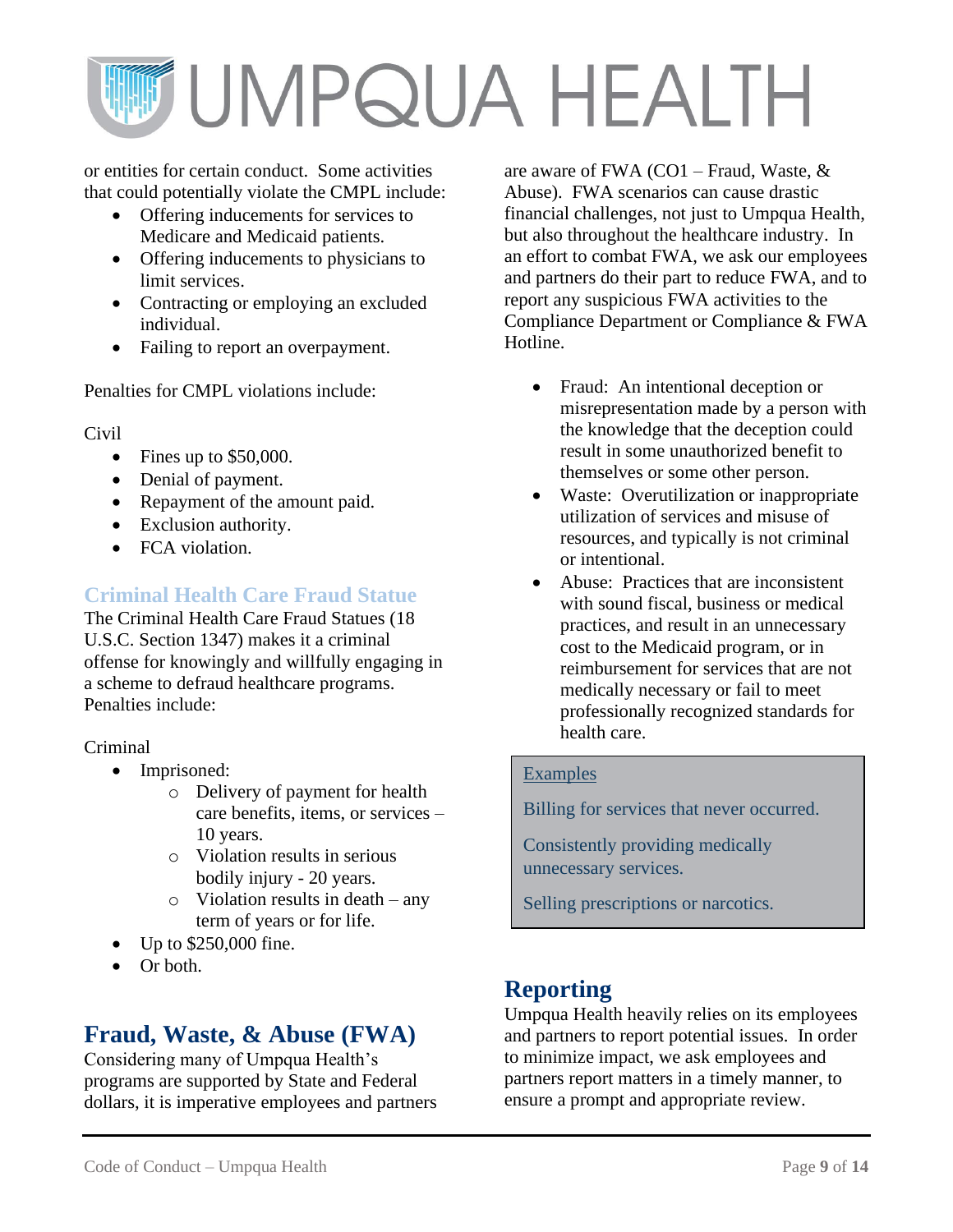Employees or partners do not necessarily need to confirm the issue, but rather report it once an allegation surfaces. With this cooperation, Umpqua Health can ensure it is effectively and efficiently reviewing and responding to matters.

#### **Duty to Report**

All employees and partners are required to report any concerns related to:

- Noncompliant activities.
- Violation of this Code of Conduct.
- Violation of policies and procedures.
- Suspicion of fraud, waste, and abuse.
- Privacy or security violation.
- Other conduct that seems unethical or inappropriate.

Umpqua Health has high expectations for its employees and partners and require concerns to be reported timely and not suppressed. We take the philosophy that individuals who do not report a matter will be held accountable, to the same level as the person who engaged in the misconduct. Therefore, reporting issues is a requirement. If it becomes known an employee or partner was aware of an issue and did not report it, sanctions up to and including termination will occur. For further information, please consult the following policies:

- CO1 Fraud, Waste, & Abuse
- CO13 Internal Reporting
- CO15 Hotline

#### **Umpqua Health's Compliance & FWA Hotline**

Umpqua Health has contracted with a thirdparty vendor to provide a secure hotline for employees and partners to report concerns (CO15 – Hotline). The hotline provides individuals the ability to report via phone as well as online. Issues that can be reported to this hotline include:

- Noncompliant activities.
- Violation of this Code of Conduct.
- Violation of policies and procedures.
- Suspicion of fraud, waste, and abuse.
- Privacy or security violation.
- Other conduct that seems unethical or inappropriate.

Additionally, this hotline allows individuals to report issues anonymously. While Umpqua Health strives to be an "open-door," organization, we do understand when individuals seek to keep their identity from being known. Umpqua Health understands and respects any individual who seeks anonymity, and therefore has established a confidential mechanism so we can still capture their concerns. Umpqua Health's Compliance & FWA Hotline provides an opportunity for individuals to report matters anonymously.

Compliance & FWA Hotline (Can report anonymously) Phone: (844) 348-4702 Online: [www.umpquahealth.ethicspoint.com](http://www.umpquahealth.ethicspoint.com/)

UHA uses a third party Case Manager Database to receive allegations, track, triage and refer to (i) Medicaid Fraud Control Unit (MFCU)/ OHA Office of Program Integrity (OPI) for fraud or abuse or (ii) to its Compliance Department to investigate, resolve, and refer the final case internally for further compliance, corrective action, or to open a Program Integrity audit to recover overpayments.

#### **Non-Retaliation**

Across all industries, the perception of retaliation can be a significant barrier for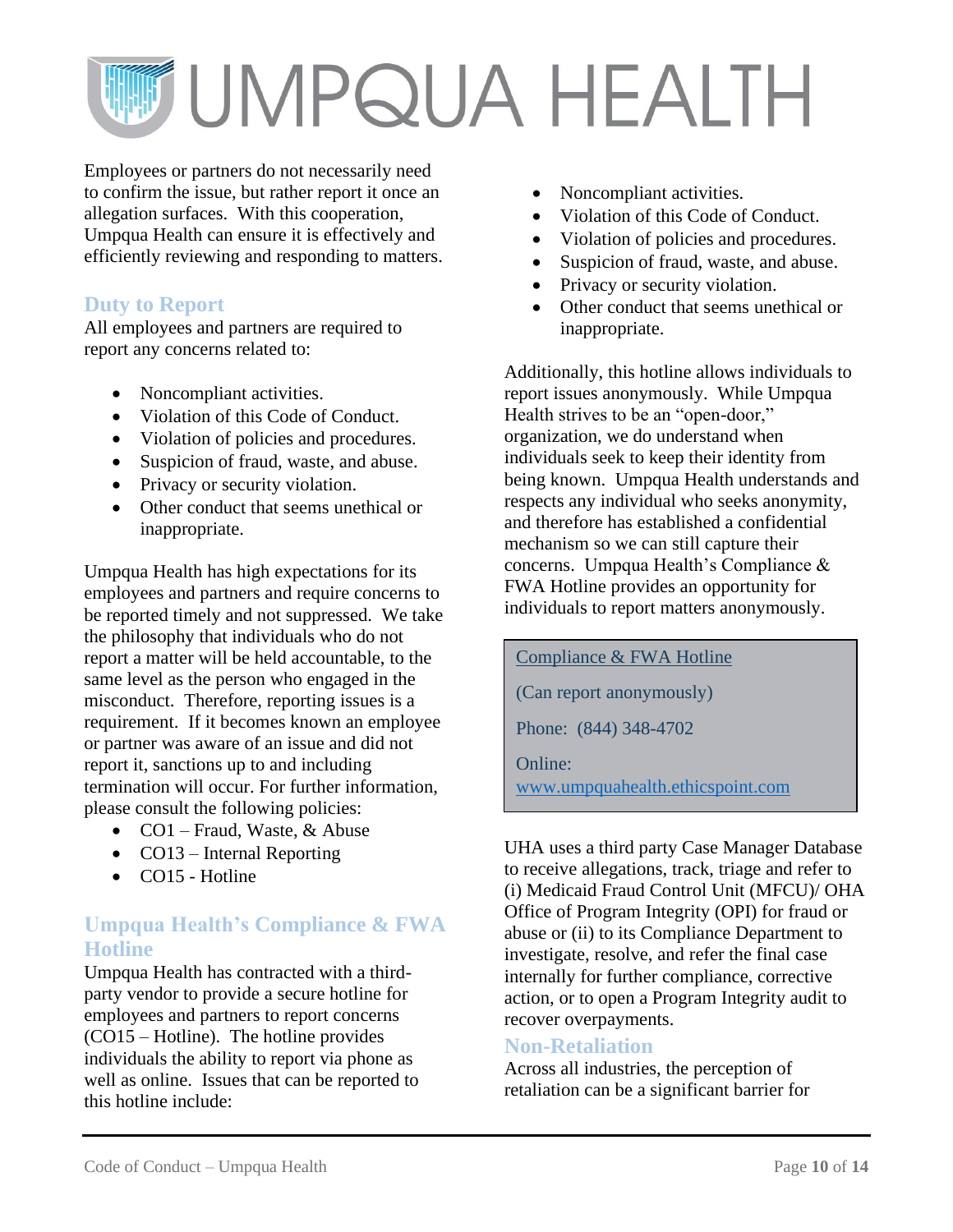receiving and responding to compliance matters. To offset this fear, Umpqua Health has created a zero-tolerance non-retaliation policy (CO9- Non-Retaliation). Employees and partners must understand and commit that they will not engage in any activities, which may be perceived as retaliatory to individuals who bring issues forward in good faith. Any individual or entity that violates Umpqua Health's nonretaliation policy, CO9 – Non-Retaliation, will be subject to termination.

## <span id="page-10-0"></span>**Accuracy of Records**

Umpqua Health is committed to operating within the confines of the rules and regulations that govern the organization. To reach this benchmark, Umpqua Health relies heavily on its records to make informed business and clinical decisions. Therefore, Umpqua Health anticipates its employees and partners provide sound, accurate, and timely record keeping. Furthermore, destruction or alteration of any of Umpqua Health records outside of regulatory requirements and policies are strictly prohibited.

### **Financial**

In order to provide accurate and reliable financial records, all financial transactions shall be processed and recorded in accordance with generally accepted accounting principles. Internal controls are present to provide assurance transactions are recorded properly.

### **Clinical Records**

Accuracy of members and patients' clinical records are crucial and is a component of providing quality care. Employees and partners are expected to maintain clinical records that are accurate and up-to-date. Delay in recording or providing incorrect information in a clinical record could have dire consequences for a member or patient. Lastly, members and

patients have certain rights associated with accessing and viewing their clinical records, employees and partners should be mindful of this and document in a professional manner.

### **Billing and Claims**

Umpqua Health expects its employees and partners to produce accurate and truthful bills and claims. Engaging in activities where a bill or claim is false or inappropriate could lead to significant consequences not just internally but from State and Federal regulators. Therefore, Umpqua Health prohibits any of its employees or partners from submitting any bill or claim that is false or fraudulent. Administrative sanctions, up to and including termination may occur.

### <span id="page-10-1"></span>**System & Resources**

During the course of an employees or partner's relationship with Umpqua Health, certain key Umpqua Health resources and systems may be utilized to conduct business. Employees and partners are expected to utilize these systems and resources appropriately and not engage in any conduct that would destroy or alter these systems and resources. Use of Umpqua Health's system and resources, including email, internet, computers, telephone, etc. must be used appropriately and solely for Umpqua Health business, and not for personal use. Furthermore, Umpqua Health reserves the right to monitor any activities associated with the use of its systems and resources. Employees and partners should presume no expectation of privacy. Lastly, upon conclusion of employees or partners' relationship with Umpqua Health, all systems and resources must be returned to Umpqua Health.

## <span id="page-10-2"></span>**Respect**

Umpqua Health prohibits all forms of discrimination and harassment. All employees,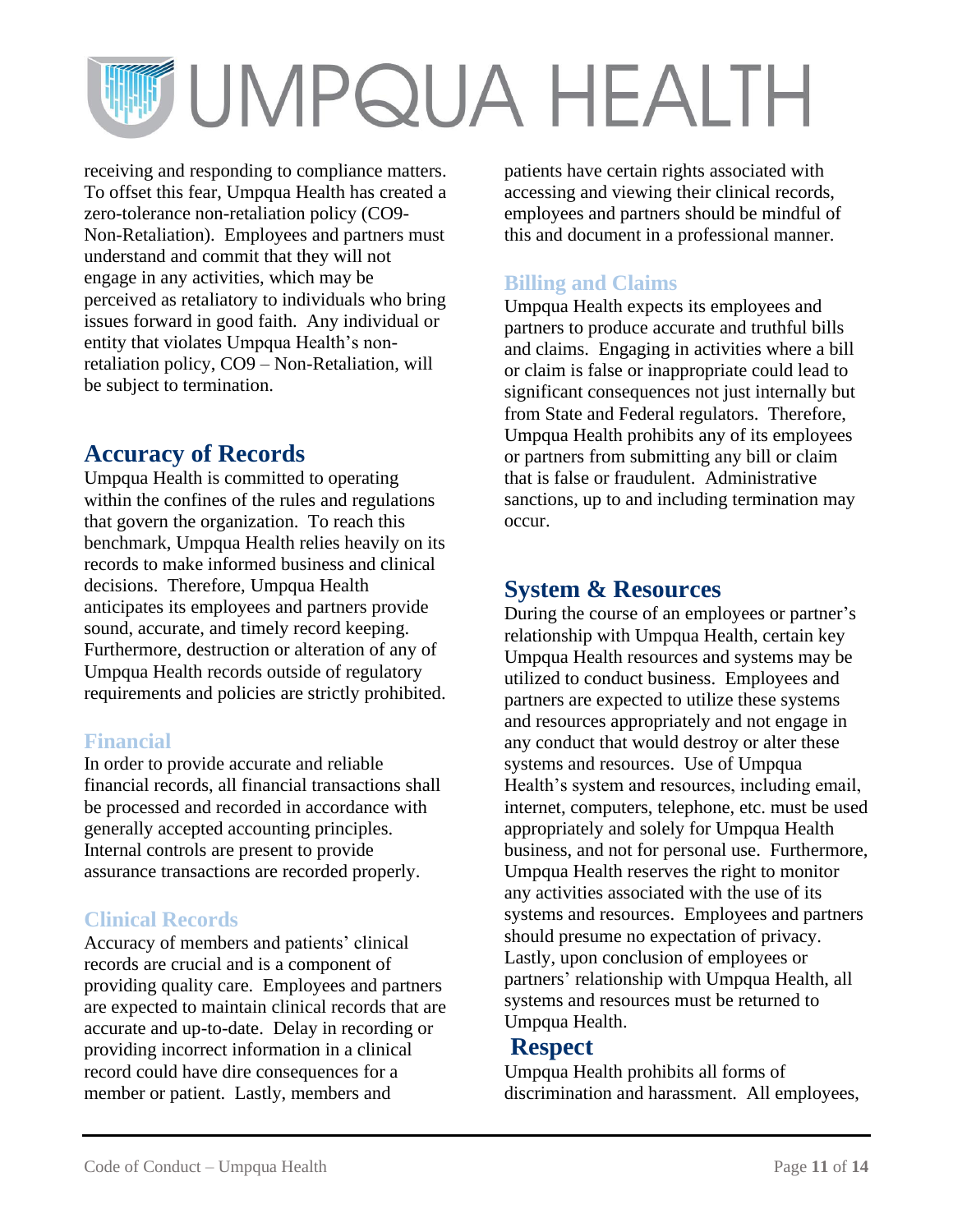partners, members, and patients shall be treated with respect and dignity, regardless of their age, gender, race, ethnicity, national origin, religion, sexual orientation, disability, health status, socioeconomic status, or any other protected class under law. Furthermore, our patients and members also have rights related to the care they receive, and we ask those rights are followed and respected. Employees and partners are encouraged to report immediately to the Compliance Department, Human Resources Department, or Compliance & FWA Hotline if they are exposed to or witness any conduct that is incongruent with this.

## <span id="page-11-0"></span>**Confidentiality**

Due to the nature of Umpqua Health's businesses, securing and preserving information is essential. Umpqua Health, its members, and patients give high levels of trust to employees and partners. We ask individuals be mindful of this trust and not partake in activities that make this information vulnerable.

### **Members & Patients**

Members and patients provide a variety of sensitive information about their health and financial situation. Employees and partners should respect this by committing to safeguarding this information. Additionally, employees and partners shall only access records pertinent to their work, and not cause any inappropriate access or disclosure of member or patient information.

### **Business Practices**

Employees and partners may be exposed to information, which is considered trade secrets. Umpqua Health asks employees and partners to protect this information and not act in any fashion where this information is accessed or disclosed improperly. Work paper, documents,

system, and any other material or systems produced during the course of your relationship with Umpqua Health, remains the property of Umpqua Health. Employees and partners are prohibited from taking any work papers, documents, systems, resources, or material created for Umpqua Health, without prior written consent.

#### Example

Question: During my course of employment, I created some trainings that I would like to take with me to my new employer. That is not a problem, right?

Answer: Work created while you were employed with Umpqua Health, is the property of Umpqua Health. You would need to receive permission from your manager prior to taking these trainings with you.

## <span id="page-11-1"></span>**Licenses, Credentials & Exclusions**

Many of Umpqua Health employees and partners must possess certain licenses or credentials to perform work. Umpqua Health insists its employees and partners maintain their licenses and credentials in active and good standing orders. If during the course of your relationship with Umpqua Health your license or credentials are not in good standing, you are required to report immediately to the Compliance Department, Human Resources Department, or key contact at Umpqua Health.

Umpqua Health is required to screen its employees and partners at hire/contracting and monthly, against Federal exclusion databases (e.g. HHS-OIG's List of Excluded Individuals and Entities (HHS-OIG's LEIE) and General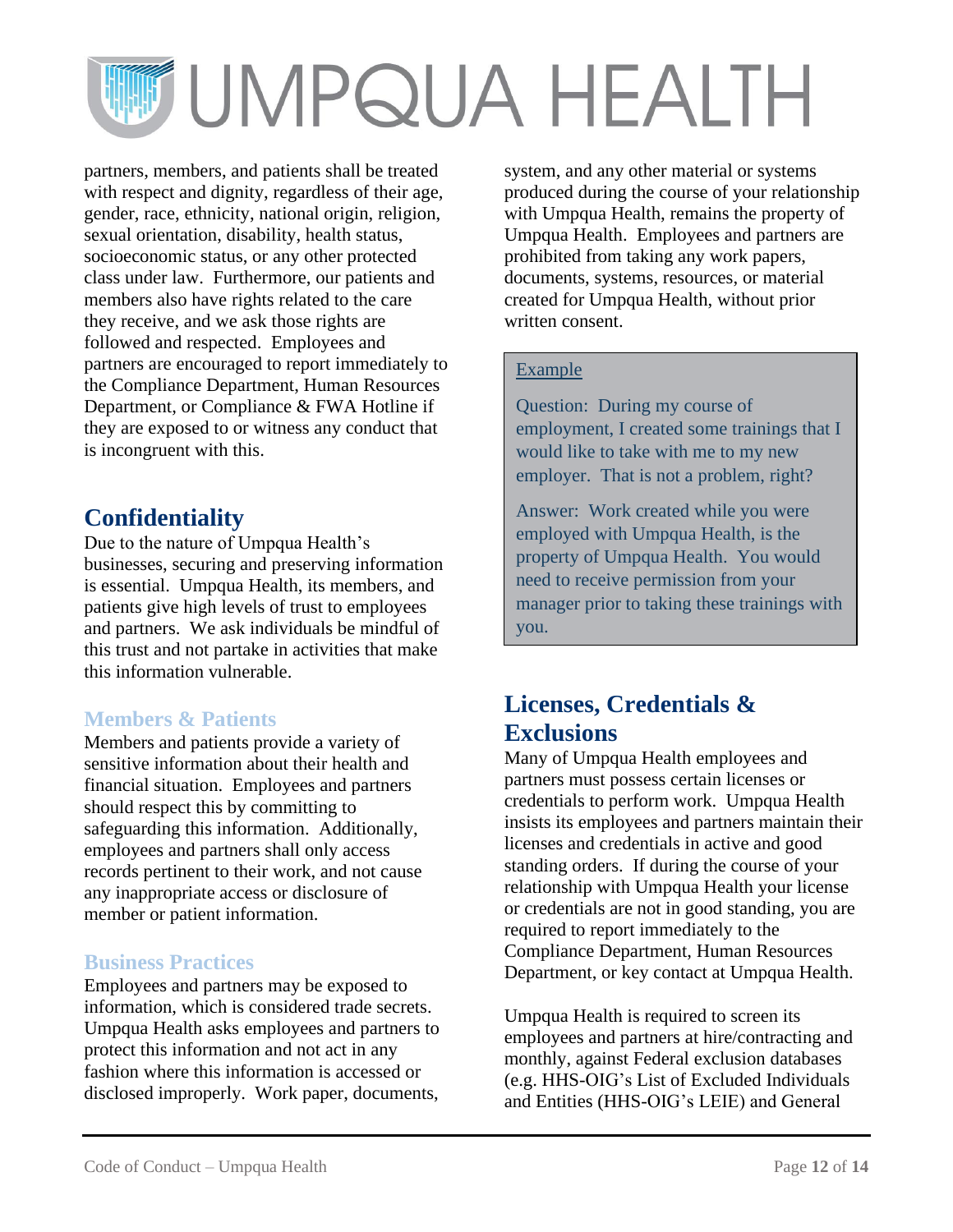Services Administration's System for Award Management (GSA's SAM). Umpqua Health is prohibited from employing or contracting with any individual that is excluded (CO3 – Screening of Individuals and Entities). Therefore, we ask our partners also engage in the same practice of screening its employees at hire and monthly against Federal exclusion databases.

## <span id="page-12-0"></span>**Cooperation**

Umpqua Health engages in numerous activities to support its Compliance Program. The success of this Program is often dependent of Umpqua Health's ability to effectively and appropriately navigate through activities necessary for the Program. Therefore, employees and partners are expected to cooperate and not engage in any conduct that would hinder this work.

### **Trainings**

As noted earlier, many of the rules and regulations, which govern healthcare, are complex and not intuitive. Umpqua Health attempts to bridge this gap by providing routine trainings to its employees and partners (CO6 – Compliance Training). The expectation is employees and partners are active participants during trainings, which include completing trainings in a timely fashion.

### **Audits & Monitoring**

Periodically, auditing and monitoring of key business functions occur. During these events, employees and partners are requested to be cooperative. This can be done by promptly supplying requested documents, answer questions honestly, and being a willing participant. These activities often validate the great work our employees and partners are

conducting; therefore it serves everyone to have sound auditing and monitoring processes.

### **Investigations**

During the course of your relationship with Umpqua Health, you may be asked to participate in an investigation (CO16 – Cooperating with Investigations). Integrity during the investigations process is of the upmost importance. Employees and partners are expected to fully cooperate and support any investigation Umpqua Health is conducting. Any conduct, which hinders an investigation, will result in significant sanctions, up to and including termination.

## <span id="page-12-1"></span>**Remediation & Sanctions**

At any time during your relationship with Umpqua Health there may come a time where corrections may be needed to enhance performance. This could be in the form of risk response plans, improvement plan, financial penalties for some partners, as well as sanction/disciplinary actions. Employees and partners are asked to be cooperative and engaging during this process. For further information, please consult the following policies:

- CO10- Evaluation of Subcontractor.
- CO18- Internal Risk Response Process.
- CO19- Disciplinary Process for Compliance Infractions.
- CO21 External Risk Response Process.

### <span id="page-12-2"></span>**Resources**

For additional information or to report a concern, please contact Umpqua Health's Compliance Department or our Compliance & FWA Hotline at: